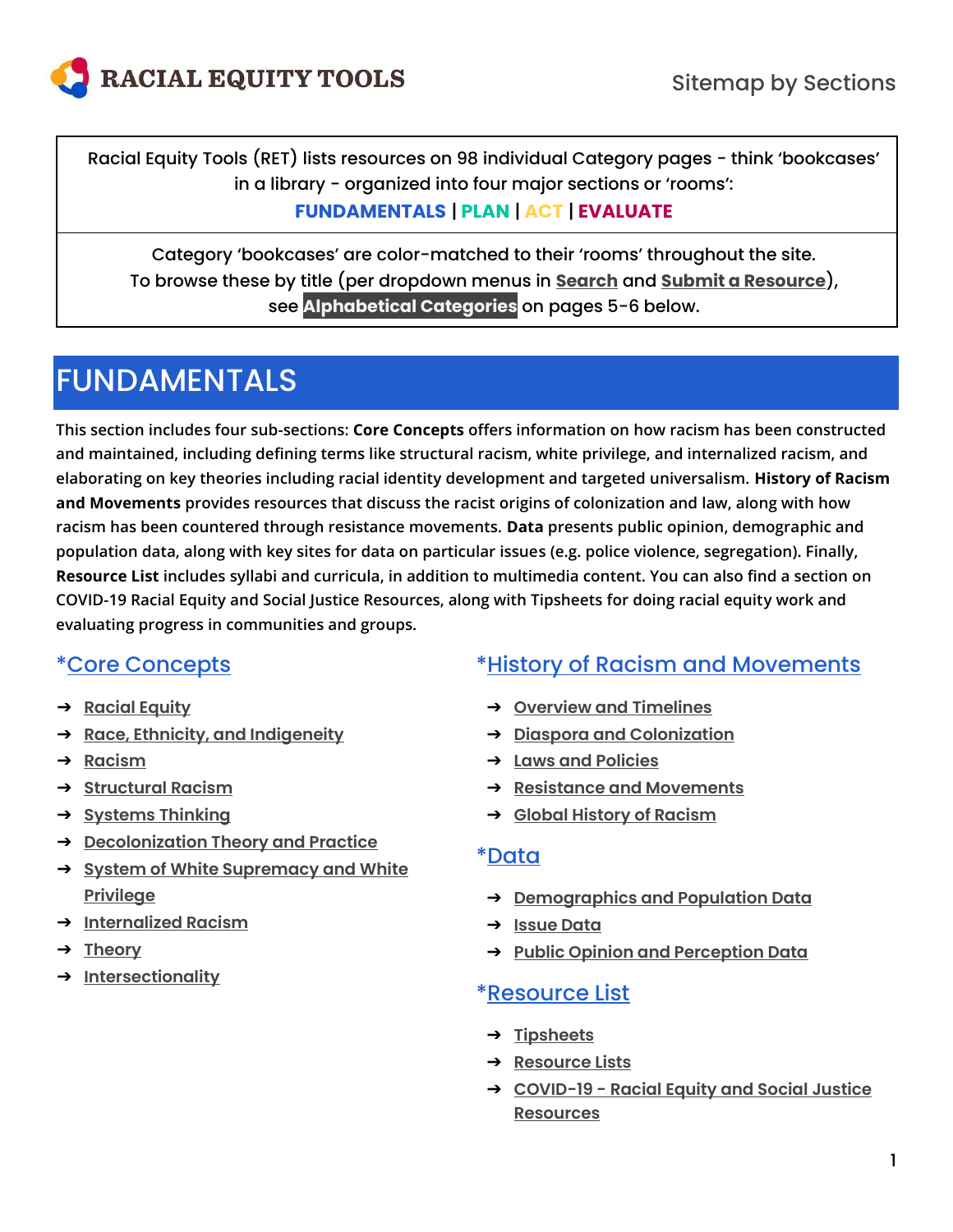

# **[PLAN](https://www.racialequitytools.org/resources/plan)**

**This section focuses on 20 different Issue areas including language justice, economic security, and children, families, and youth. Resources in each area cover the gamut from research to key sites, plus you can find content about imagining new futures. The three other major categories help you develop a community or organizational change process, garner and analyze information to inform the plan, and find resources to develop an action plan. Change Process includes conceptual info, case studies, tools, and practices covering accountability, individual transformation, organizational and community change, and movement building. In Informing the Plan, you can identify opportunities and challenges through the use of assessment tools for communities and organizations. Finally, Action Plan provides resources to determine strategy, as well as to make the case with diverse stakeholders.**

#### [\\*Issues](https://www.racialequitytools.org/resources/plan/issues)

- ➔ **[Addressing Hate and White Supremacy](https://www.racialequitytools.org/resources/plan/issues/addressing-hate-and-white-supremacy)**
- ➔ **[Children, Families, and Youth Development](https://www.racialequitytools.org/resources/plan/issues/children%2C-families%2C-and-youth-development)**
- ➔ **[Community Planning: Land and](https://www.racialequitytools.org/resources/plan/issues/community-planning%3A-land-and-transportation)  [Transportation](https://www.racialequitytools.org/resources/plan/issues/community-planning%3A-land-and-transportation)**
- ➔ **[Criminal Justice](https://www.racialequitytools.org/resources/plan/issues/criminal-justice)**
- ➔ **[Economic Development](https://www.racialequitytools.org/resources/plan/issues/economic-development)**
- ➔ **[Economic Security](https://www.racialequitytools.org/resources/plan/issues/economic-security)**
- ➔ **[Education](https://www.racialequitytools.org/resources/plan/issues/education)**
- ➔ **[Employment and Labor](https://www.racialequitytools.org/resources/plan/issues/employment-and-labor)**
- ➔ **[Environmental Justice](https://www.racialequitytools.org/resources/plan/issues/environmental-justice)**
- ➔ **[Food Justice](https://www.racialequitytools.org/resources/plan/issues/food-justice)**
- ➔ **[Health and Healthcare](https://www.racialequitytools.org/resources/plan/issues/health-and-healthcare)**
- ➔ **[Housing](https://www.racialequitytools.org/resources/plan/issues/housing)**
- ➔ **[Immigration and Refugee Rights](https://www.racialequitytools.org/resources/plan/issues/immigration-and-refugee-rights)**
- ➔ **[Language Justice](https://www.racialequitytools.org/resources/plan/issues/language-justice)**
- ➔ **[Media and Technology](https://www.racialequitytools.org/resources/plan/issues/media-and-technology)**
- ➔ **[Philanthropy](https://www.racialequitytools.org/resources/plan/issues/philanthropy)**
- ➔ **[Reparations](https://www.racialequitytools.org/resources/plan/issues/reparations)**
- ➔ **[Reproductive Justice](https://www.racialequitytools.org/resources/plan/issues/reproductive-justice)**
- ➔ **[Trauma, Violence, and Healing](https://www.racialequitytools.org/resources/plan/issues/trauma%2C-violence%2C-and-healing)**
- ➔ **Voting [Justice and Democracy Building](https://www.racialequitytools.org/resources/plan/issues/voting-justice-and-democracy-building)**

#### [\\*Change Process](https://www.racialequitytools3sms1.org/resources/plan/change-process)

- ➔ **Individual [Transformation](https://www.racialequitytools.org/resources/plan/change-process/individual-transformation)**
- ➔ **[Leadership for Racial Equity](https://www.racialequitytools.org/resources/plan/change-process/leadership-for-racial-equity)**
- ➔ **[Networks, Alliances, and Coalitions](https://www.racialequitytools.org/resources/plan/change-process/networks%2C-alliances%2C-and-coalitions)**
- ➔ **[Organization Change](https://www.racialequitytools.org/resources/plan/change-process/organization-change)**
- ➔ **[Community Change](https://www.racialequitytools.org/resources/plan/change-process/community-change)**
- ➔ **[Accountability](https://www.racialequitytools.org/resources/plan/change-process/accountability)**
- ➔ **[Movement Building](https://www.racialequitytools.org/resources/plan/change-process/movement-building)**

#### [\\*Informing the Plan](https://www.racialequitytools.org/resources/plan/informing-the-plan)

- ➔ **[Identifying Opportunities and Challenges](https://www.racialequitytools.org/resources/plan/informing-the-plan/identifying-opportunities-and-challenges)**
- ➔ **[Community Assessment Tools and](https://www.racialequitytools.org/resources/plan/informing-the-plan/community-assessment-tools-and-resources)  [Resources](https://www.racialequitytools.org/resources/plan/informing-the-plan/community-assessment-tools-and-resources)**
- ➔ **[Organizational Assessment Tools and](https://www.racialequitytools.org/resources/plan/informing-the-plan/organizational-assessment-tools-and-resources)  [Resources](https://www.racialequitytools.org/resources/plan/informing-the-plan/organizational-assessment-tools-and-resources)**

### [\\*Action Plan](https://www.racialequitytools.org/resources/plan/action-plan)

- ➔ **[Making the Case](https://www.racialequitytools.org/resources/plan/action-plan/making-the-case)**
- ➔ **[Determining Action and Strategy](https://www.racialequitytools.org/resources/plan/action-plan/determining-action-and-strategy)**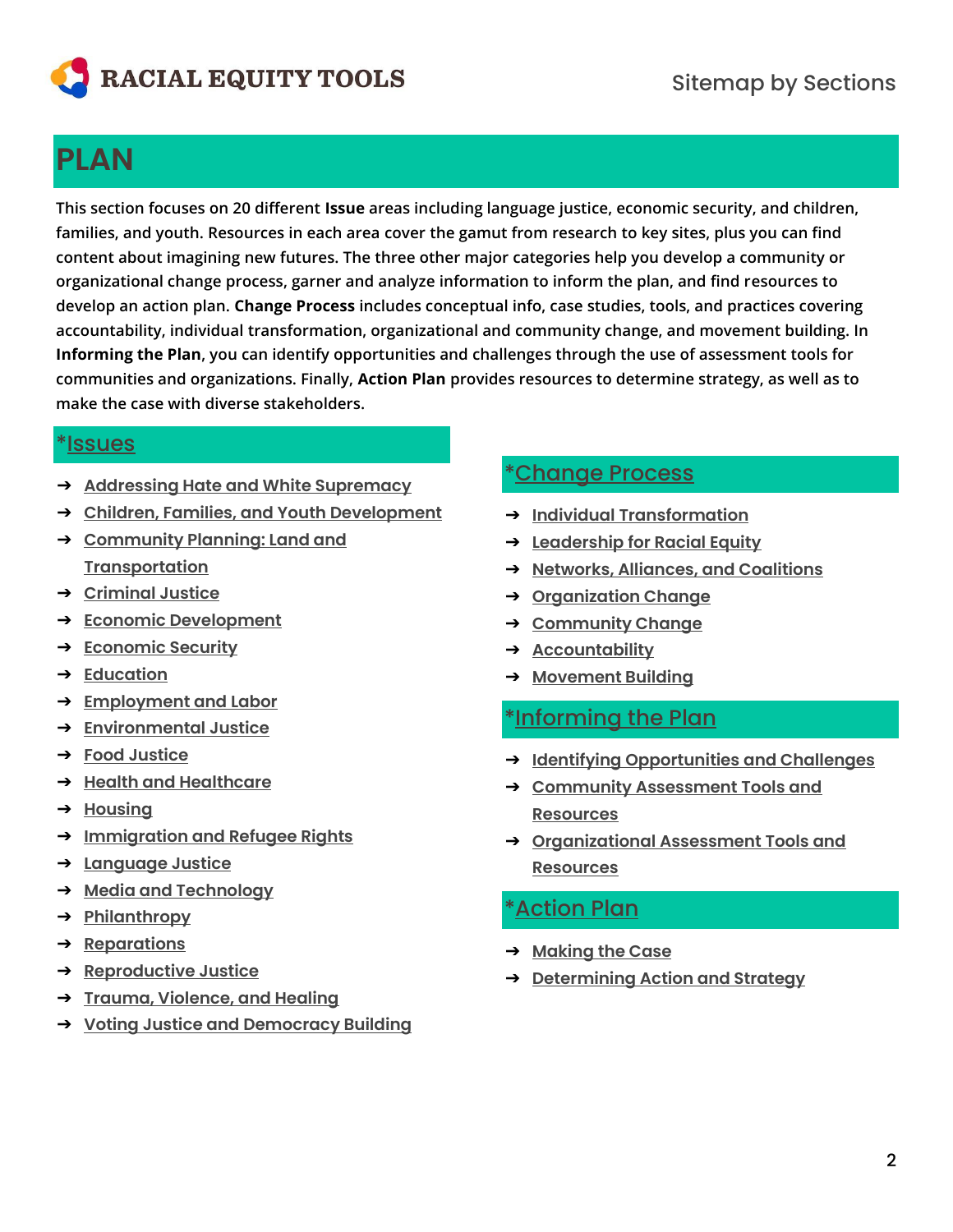

# **[ACT](https://www.racialequitytools.org/resources/act)**

**This section presents 18 Strategies relevant to racial equity work (for example, policy and legislative change, community engagement, arts and culture). Resources in each Strategy area range from conceptual framework to practices, examples, key sites, and tools. There is a section on Communication for working with the press, developing strategic messaging, and optimizing social media, as well as acknowledging and addressing implicit bias. Finally, it is important also to Sustain racial equity work, so there are resources on building organizational capacity, creating a community of practice, addressing resistance and retrenchment, and garnering resources to actualize the racial equity plan.**

#### [\\*Strategies](https://www.racialequitytools.org/resources/act/strategies)

- ➔ **[Addressing Trauma and Healing](https://www.racialequitytools.org/resources/act/strategies/addressing-trauma-and-healing)**
- ➔ **[Advocacy](https://www.racialequitytools.org/resources/act/strategies/advocacy)**
- ➔ **[Arts and Culture](https://www.racialequitytools.org/resources/act/strategies/arts-and-culture)**
- ➔ **[Caucus and Affinity Groups](https://www.racialequitytools.org/resources/act/strategies/caucus-and-affinity-groups)**
- ➔ **[Community Building](https://www.racialequitytools.org/resources/act/strategies/community-building)**
- ➔ **[Community Engagement](https://www.racialequitytools.org/resources/act/strategies/community-engagement)**
- ➔ **[Community Organizing](https://www.racialequitytools.org/resources/act/strategies/community-organizing)**
- ➔ **[Conflict Transformation and Restorative](https://www.racialequitytools.org/resources/act/strategies/conflict-transformation-and-restorative-justice)  [Justice](https://www.racialequitytools.org/resources/act/strategies/conflict-transformation-and-restorative-justice)**
- ➔ **[Dialogue and Deliberation](https://www.racialequitytools.org/resources/act/strategies/dialogue-and-deliberation)**
- ➔ **[Hate Crimes Prevention and Response](https://www.racialequitytools.org/resources/act/strategies/hate-crimes-prevention-and-response)**
- ➔ **[Leadership Development](https://www.racialequitytools.org/resources/act/strategies/leadership-development)**
- ➔ **[Multicultural Competency](https://www.racialequitytools.org/resources/act/strategies/multicultural-competency)**
- ➔ **[Narrative Change](https://www.racialequitytools.org/resources/act/strategies/narrative-change)**
- ➔ **[Organizational Change Process](https://www.racialequitytools.org/resources/act/strategies/organizational-change-process)**
- ➔ **Policy and [Legislative Change](https://www.racialequitytools.org/resources/act/strategies/policy-and-legislative-change)**
- ➔ **[Racial Reconciliation](https://www.racialequitytools.org/resources/act/strategies/racial-reconciliation)**
- ➔ **[Training and Popular Education](https://www.racialequitytools.org/resources/act/strategies/training-and-popular-education)**
- ➔ **[Youth Activism and Intergenerational Work](https://www.racialequitytools.org/resources/act/strategies/youth-activism-and-intergenerational-work)**

## [\\*Communicating](https://www.racialequitytools.org/resources/act/communicating)

- ➔ **[Communicating for Racial Justice](https://www.racialequitytools.org/resources/act/communicating/communicating-for-racial-justice)**
- ➔ **[Implicit Bias](https://www.racialequitytools.org/resources/act/communicating/implicit-bias)**
- ➔ **[Framing and Messaging](https://www.racialequitytools.org/resources/act/communicating/framing-and-messaging)**
- ➔ **[Working with the Media](https://www.racialequitytools.org/resources/act/communicating/working-with-the-media)**
- ➔ **[Using Social Media](https://www.racialequitytools.org/resources/act/communicating/using-social-media)**

## [\\*Sustaining](https://www.racialequitytools.org/resources/act/sustaining)

- ➔ **[Community of Practice](https://www.racialequitytools.org/resources/act/sustaining/community-of-practice)**
- ➔ **[Organizational Capacity Building](https://www.racialequitytools.org/resources/act/sustaining/organizational-capacity-building)**
- ➔ **[Resistance and Retrenchment](https://www.racialequitytools.org/resources/act/sustaining/resistance-and-retrenchment)**
- ➔ **[Resource Building](https://www.racialequitytools.org/resources/act/sustaining/resource-building)**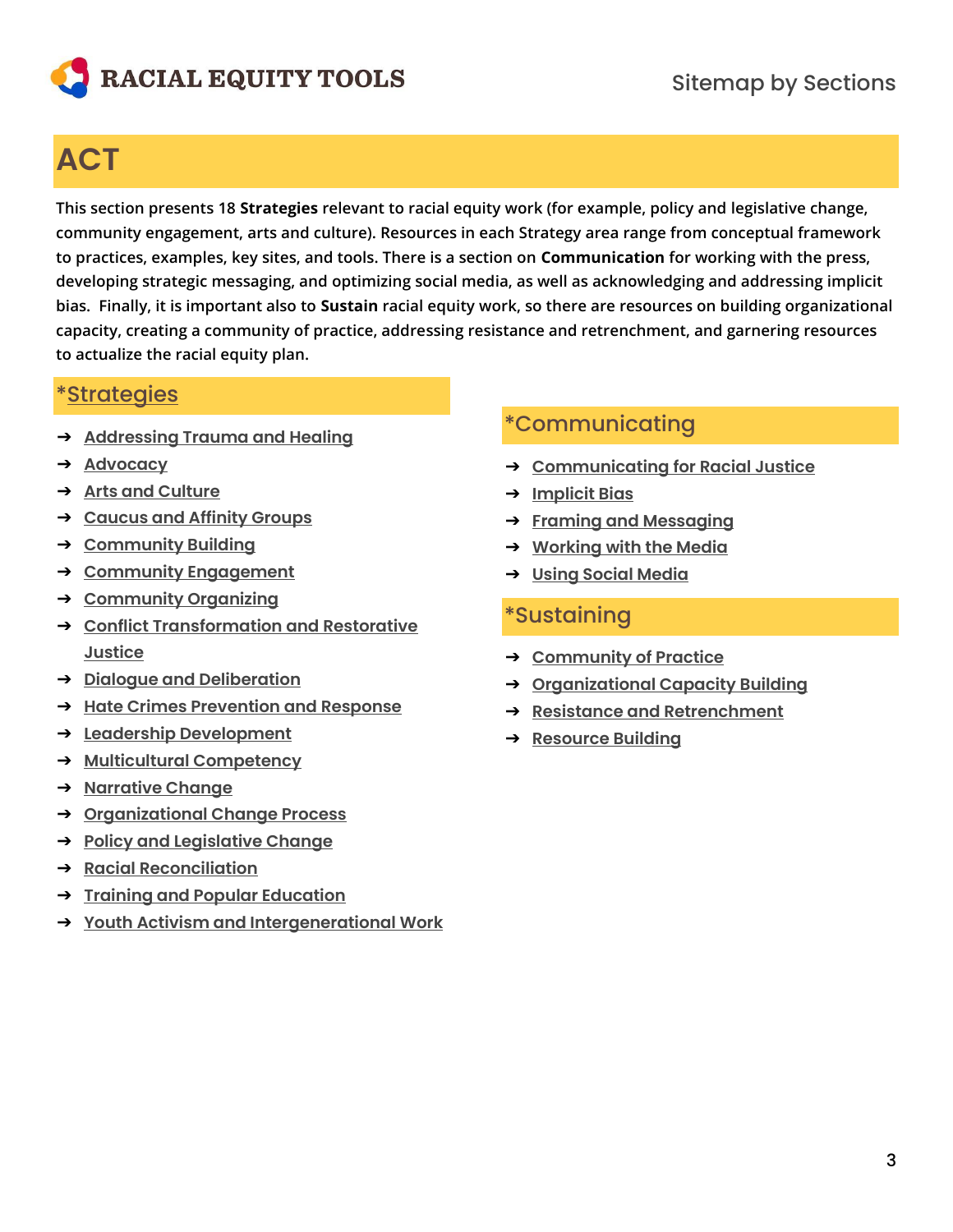

# **[EVALUATE](https://www.racialequitytools.org/resources/evaluate)**

**This section of the site is designed to help groups assess, learn from, and document their racial equity work, with special attention to issues of power and privilege in the work, and in evaluation.**

# [\\*Getting Ready for Evaluation](https://www.racialequitytools.org/resources/evaluate/getting-ready-for-evaluation)

- ➔ **[Getting Ready for Evaluation](https://www.racialequitytools.org/resources/evaluate/getting-ready-for-evaluation/getting-ready-for-evaluation)**
- ➔ **[Understanding the Basics of Evaluation](https://www.racialequitytools.org/resources/evaluate/getting-ready-for-evaluation/understanding-the-basics-of-evaluation)**
- ➔ **[Deciding on the Focus of Evaluation at](https://www.racialequitytools.org/resources/evaluate/getting-ready-for-evaluation/deciding-on-the-focus-of-evaluation-at-this-time)  This [Time](https://www.racialequitytools.org/resources/evaluate/getting-ready-for-evaluation/deciding-on-the-focus-of-evaluation-at-this-time)**
- ➔ **[Inclusive Evaluations](https://www.racialequitytools.org/resources/evaluate/getting-ready-for-evaluation/inclusive-evaluations)**

## [\\*Defining the Work](https://www.racialequitytools.org/resources/evaluate/defining-the-work)

- ➔ **[Defining the Work](https://www.racialequitytools.org/resources/evaluate/defining-the-work/defining-the-work)**
- ➔ **[Desired Outcomes](https://www.racialequitytools.org/resources/evaluate/defining-the-work/desired-outcomes)**
- ➔ **[Theory Behind the Work](https://www.racialequitytools.org/resources/evaluate/defining-the-work/theory-behind-the-work)**
- ➔ **[Knowledge Development and Evaluation](https://www.racialequitytools.org/resources/evaluate/defining-the-work/knowledge-development-and-evaluation-research-questions)  [Research Questions](https://www.racialequitytools.org/resources/evaluate/defining-the-work/knowledge-development-and-evaluation-research-questions)**

### [\\*Designing](https://www.racialequitytools.org/resources/evaluate/designing)

- ➔ **[Evaluation Design](https://www.racialequitytools.org/resources/evaluate/designing/evaluation-design)**
- ➔ **[Evaluation Plan](https://www.racialequitytools.org/resources/evaluate/designing/evaluation-plan)**

#### [\\*Collecting Data](https://www.racialequitytools.org/resources/evaluate/collecting-data)

- ➔ **[Collecting Data](https://www.racialequitytools.org/resources/evaluate/collecting-data/collecting-data)**
- ➔ **[Information Sources](https://www.racialequitytools.org/resources/evaluate/collecting-data/information-sources)**
- ➔ **[Data Collection Methods](https://www.racialequitytools.org/resources/evaluate/collecting-data/data-collection-methods)**

#### [\\*Analyzing](https://www.racialequitytools.org/resources/evaluate/analyzing)

- ➔ **[Analysis Process](https://www.racialequitytools.org/resources/evaluate/analyzing/analysis-process)**
- ➔ **[Interpretation](https://www.racialequitytools.org/resources/evaluate/analyzing/interpretation)**

### [\\*Sharing Findings](https://www.racialequitytools.org/resources/evaluate/sharing-findings)

➔ **[Sharing Findings](https://www.racialequitytools.org/resources/evaluate/sharing-findings/sharing-findings)**

#### [\\*Reflecting](https://www.racialequitytools.org/resources/evaluate/reflecting)

- ➔ **[Using Evaluation for Learning](https://www.racialequitytools.org/resources/evaluate/reflecting/using-evaluation-for-learning)**
- ➔ **[Institutionalizing Habits of Evaluation and](https://www.racialequitytools.org/resources/evaluate/reflecting/institutionalizing-habits-of-evaluation-and-knowledge-development)  [Knowledge Development](https://www.racialequitytools.org/resources/evaluate/reflecting/institutionalizing-habits-of-evaluation-and-knowledge-development)**

**For guidance on evaluation terms, … glossaries for the evolving language of evaluation can be found at:**

- **[EHR/NSF Evaluation Handbook](https://www.nsf.gov/pubs/2002/nsf02057/nsf02057.pdf) – Chapter 7: Glossary begins on page 77**
- **[Innovation Network Evaluation Workbook](http://www.innonet.org/client_docs/File/logic_model_workbook.pdf)**
- **[Liberatory Evaluation](https://static1.squarespace.com/static/58dc50613a04114fc05fff03/t/5ec358d5d96dfc4fe1252fab/1589860602456/Decolonizing+Research_Social+Insights_Zuri+Tau.pdf)**
- **[Evaluation Terms: A Glossary](https://animatingdemocracy.org/resources/glossary?page=4) – Animating Democracy**

**For more detail about key evaluation terminology and concepts, please also see [Reviewing Resources](https://drive.google.com/file/d/1xEcziRKw4tlw7qdT8iZNP5UH45dM3Zlb/view) and these other tipsheets:**

- **[What Is an Outcome and What Is an Outcome Indicator?](https://drive.google.com/file/d/1EbJBupfK_bYXI29HoYxNkz0om_21b75A/view)**
- **[How Can the Effects or Impacts of Our Strategies Be Measured?](https://drive.google.com/file/d/1WZNwtfeeuPYQDj9CxdMdtvq_n4sMGNXU/view)**
- **[What Are Some Statistical Methods for Assessing the Significance of Differences, Changes, and Trends?](https://drive.google.com/file/d/1iC7sVFuZ-_2whgmHj_CG2UZwtW4weZgK/view)**
- **[What Are Some Statistical Methods for Indicating Whether an Activity Made an Important Contribution to Change?](https://drive.google.com/file/d/1mnN1BcPlYbPRI6tPRO8WWdJsyEdzHxEQ/view)**
- **[What Are Some Non-Statistical Methods for Indicating Whether an Activity Made an Important Contribution to](https://drive.google.com/file/d/1OKFPU2t2l6RPJKjvJ1idag7qL6VGrkCu/view)  [Change?](https://drive.google.com/file/d/1OKFPU2t2l6RPJKjvJ1idag7qL6VGrkCu/view)**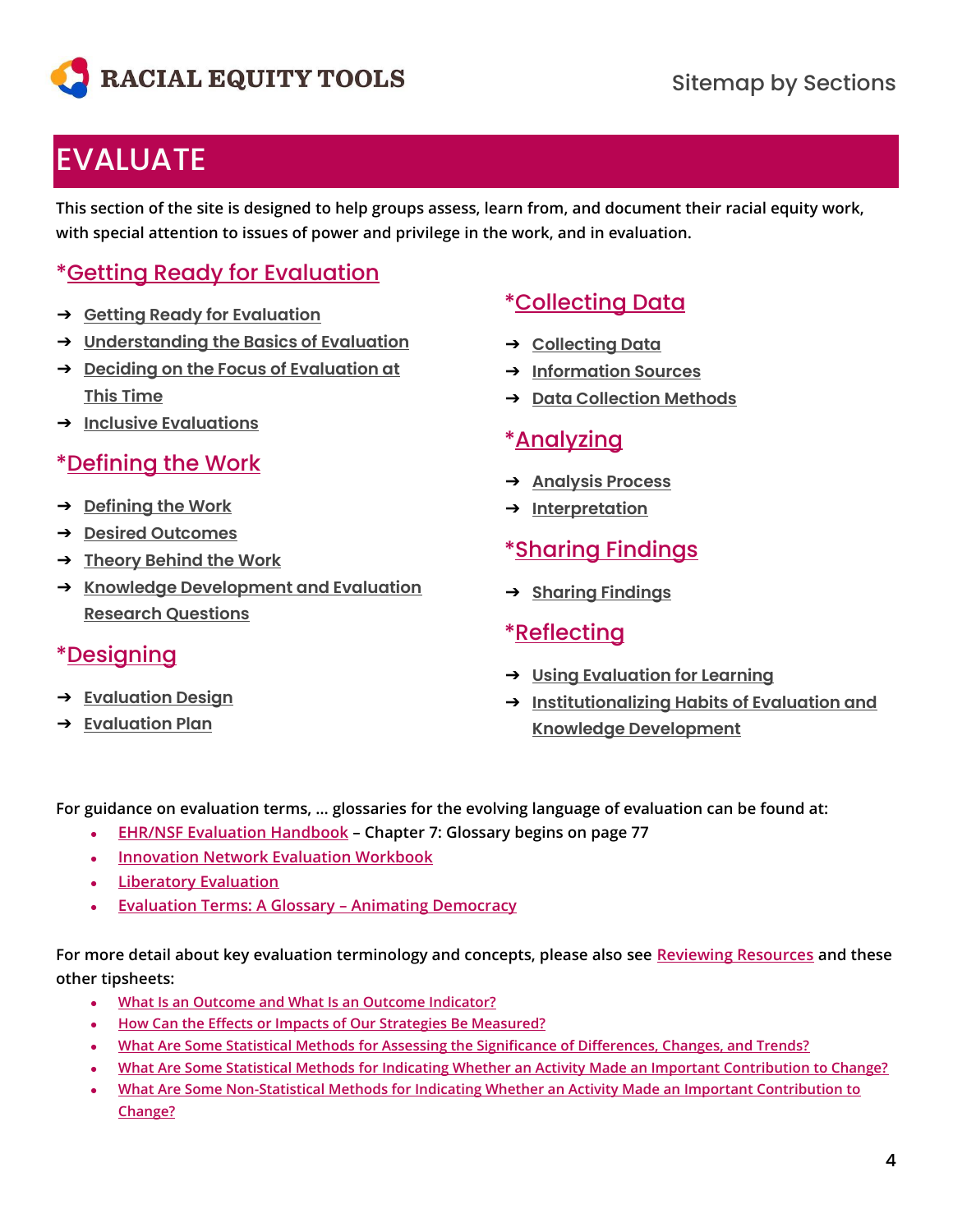<span id="page-4-0"></span>

# Alphabetical Categories

For a printer-friendly copy of these lists, see [this PDF](https://drive.google.com/file/d/1r6B7U_FrHzvCZ3wrss85Wdi2r01_V8ws/view?usp=sharing) instead.

Category pages in dropdown menus for **[Search](https://www.racialequitytools.org/resources)** and **[Submit a Resource](https://www.racialequitytools.org/submit-resource)** appear in alphabetical order. To find where a 'bookcase' lives within the [four major sections](#page-0-0) of the RET library, use the color coding or bracketed initials below:

# **[F] FUNDAMENTALS**, **[P] PLAN**, **[A] ACT**, and **[E] EVALUATE**

Or simply click on any underlined title to visit that topic's page directly!

|     | <b>Accountability</b>                            |       | <b>Criminal Justice</b>                     |
|-----|--------------------------------------------------|-------|---------------------------------------------|
| lP. | <b>Addressing Hate and White Supremacy</b>       | El    | <b>Data Collection Methods</b>              |
|     | <b>Addressing Trauma and Healing</b>             | [E]   | Deciding on the Focus of Evaluation at This |
|     | <b>Advocacy</b>                                  |       | <b>Time</b>                                 |
| [E] | <b>Analysis Process</b>                          | [F]   | <b>Decolonization Theory and Practice</b>   |
|     | <b>Arts and Culture</b>                          | [E]   | <b>Defining the Work</b>                    |
|     | <b>Caucus and Affinity Groups</b>                |       | Demographics and Population Data            |
|     | <b>Children, Families, and Youth Development</b> | [E]   | <b>Desired Outcomes</b>                     |
| [E] | <b>Collecting Data</b>                           |       | <b>Determining Action and Strategy</b>      |
|     | <b>Communicating for Racial Justice</b>          |       | <b>Dialogue and Deliberation</b>            |
|     | <b>Community Assessment Tools and</b>            |       | Diaspora and Colonization                   |
|     | <b>Resources</b>                                 |       | <b>Economic Development</b>                 |
|     | [A] Community Building                           | P     | <b>Economic Security</b>                    |
|     | <b>Community Change</b>                          |       | <b>Education</b>                            |
|     | [A] Community Engagement                         |       | <b>Employment and Labor</b>                 |
| A   | <b>Community of Practice</b>                     |       | <b>Environmental Justice</b>                |
|     | [A] Community Organizing                         |       | <b>Evaluation Design</b>                    |
|     | <b>Community Planning: Land and</b>              | l E l | <b>Evaluation Plan</b>                      |
|     | <b>Transportation</b>                            |       | <b>Food Justice</b>                         |
|     | [A] Conflict Transformation and Restorative      |       | A Framing and Messaging                     |
|     | <b>Justice</b>                                   | [E]   | <b>Getting Ready for Evaluation</b>         |
|     | [F] COVID-19 - Racial Equity and Social          | [F]   | <b>Global History of Racism</b>             |
|     | <b>Justice Resources</b>                         |       | [A] Hate Crimes Prevention and Response     |